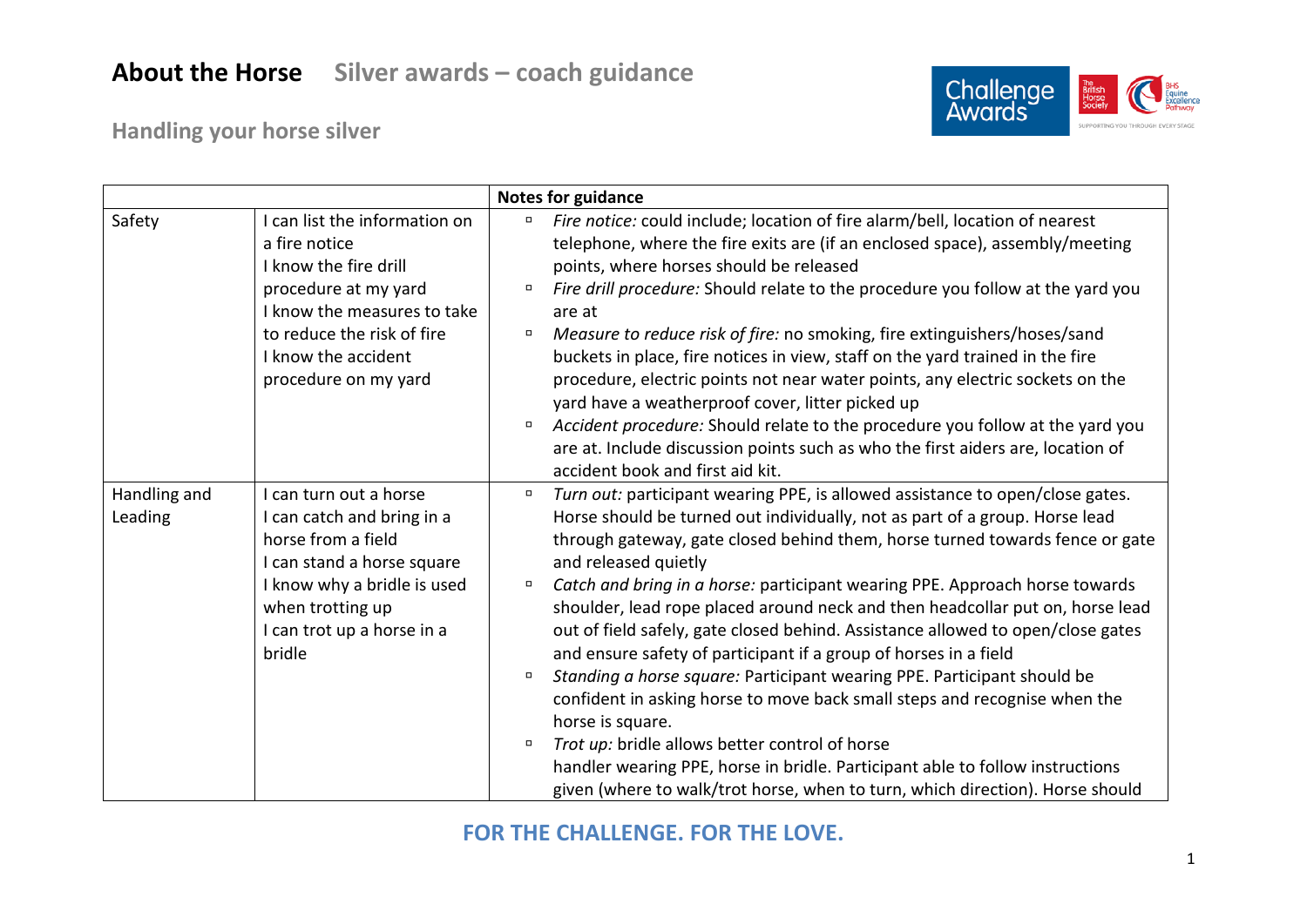

|                       |                                                                                                                                                                                                                                                                                                                                                                                    |                                                          | be lead in a straight line, from the shoulder in an active walk/trot. A short whip<br>can be used if necessary but not essential                                                                                                                                                                                                                                                                                                                                                                                                                                                                                                                                                                                                                                                                                                                                                                                                                                                                                                                                                                                                                                                                                                                                                                                                                                                                                                                                                                                                                                                                                                                                                                                                                                                                                                                                                                                                                             |
|-----------------------|------------------------------------------------------------------------------------------------------------------------------------------------------------------------------------------------------------------------------------------------------------------------------------------------------------------------------------------------------------------------------------|----------------------------------------------------------|--------------------------------------------------------------------------------------------------------------------------------------------------------------------------------------------------------------------------------------------------------------------------------------------------------------------------------------------------------------------------------------------------------------------------------------------------------------------------------------------------------------------------------------------------------------------------------------------------------------------------------------------------------------------------------------------------------------------------------------------------------------------------------------------------------------------------------------------------------------------------------------------------------------------------------------------------------------------------------------------------------------------------------------------------------------------------------------------------------------------------------------------------------------------------------------------------------------------------------------------------------------------------------------------------------------------------------------------------------------------------------------------------------------------------------------------------------------------------------------------------------------------------------------------------------------------------------------------------------------------------------------------------------------------------------------------------------------------------------------------------------------------------------------------------------------------------------------------------------------------------------------------------------------------------------------------------------------|
| Tack and<br>equipment | I can give reasons why the<br>fit of tack should be checked<br>and how often<br>I know who to contact to<br>get a saddle professionally<br>checked and fitted<br>I can recognise signs that a<br>saddle or bridle is not fitting<br>comfortably<br>I know why boots are used<br>on horses<br>I can put on a pair of<br>overreach boots<br>I can put on a pair of<br>brushing boots | $\Box$<br>$\Box$<br>$\Box$<br>$\Box$<br>$\Box$<br>$\Box$ | Checking fit of tack: a quick check should be done each time the horse is tacked<br>up to ensure comfort for the horse and rider and to prevent injury and<br>pressure/sore points to horse. The saddle should be checked professionally by a<br>qualified SMS saddle fitter at least twice a year - (two of following reasons)<br>horse changes shape over seasons, weight gain or loss, type of work carried out<br>can affect muscle build, age of horse, time of year<br>Who to contact: BHS recommends contacting a Society of Master Saddlers<br>(SMS) qualified and registered saddle fitter (specific names of people are not<br>required)<br>Signs to look for on saddle: two of the following; saddle not too low across or<br>too high off horse's withers, two to three fingers between gullet and top of<br>withers, (when the rider is sitting on the saddle) one finger between side of<br>withers and front of saddle, saddle should sit level on back, no gaps visible<br>between horse and saddle panels, daylight visible through gullet (viewed from<br>back), saddle should not touch spine<br>Signs bridle doesn't fit: two of the following; bit should sit level, there should be<br>a wrinkle in corner of horse's mouth, noseband should sit level across nose and<br>fit two fingers between noseband and bony part of jaw, browband should not<br>pinch and fit two fingers between centre of browband and forehead<br>Why boots are used: for protection from knocks, lower risk of injury. Participant<br>can give specific reasons for use of brushing boots and overreach boots but not<br>necessary<br>Overreach boots: can be pull on or have fastenings, participant not kneeling on<br>floor when putting on boots, Velcro should go from front to back<br>Brushing boots: participant should not kneel on floor, and be positioned to the<br>side when putting on boots front pair only required. Velcro should go from |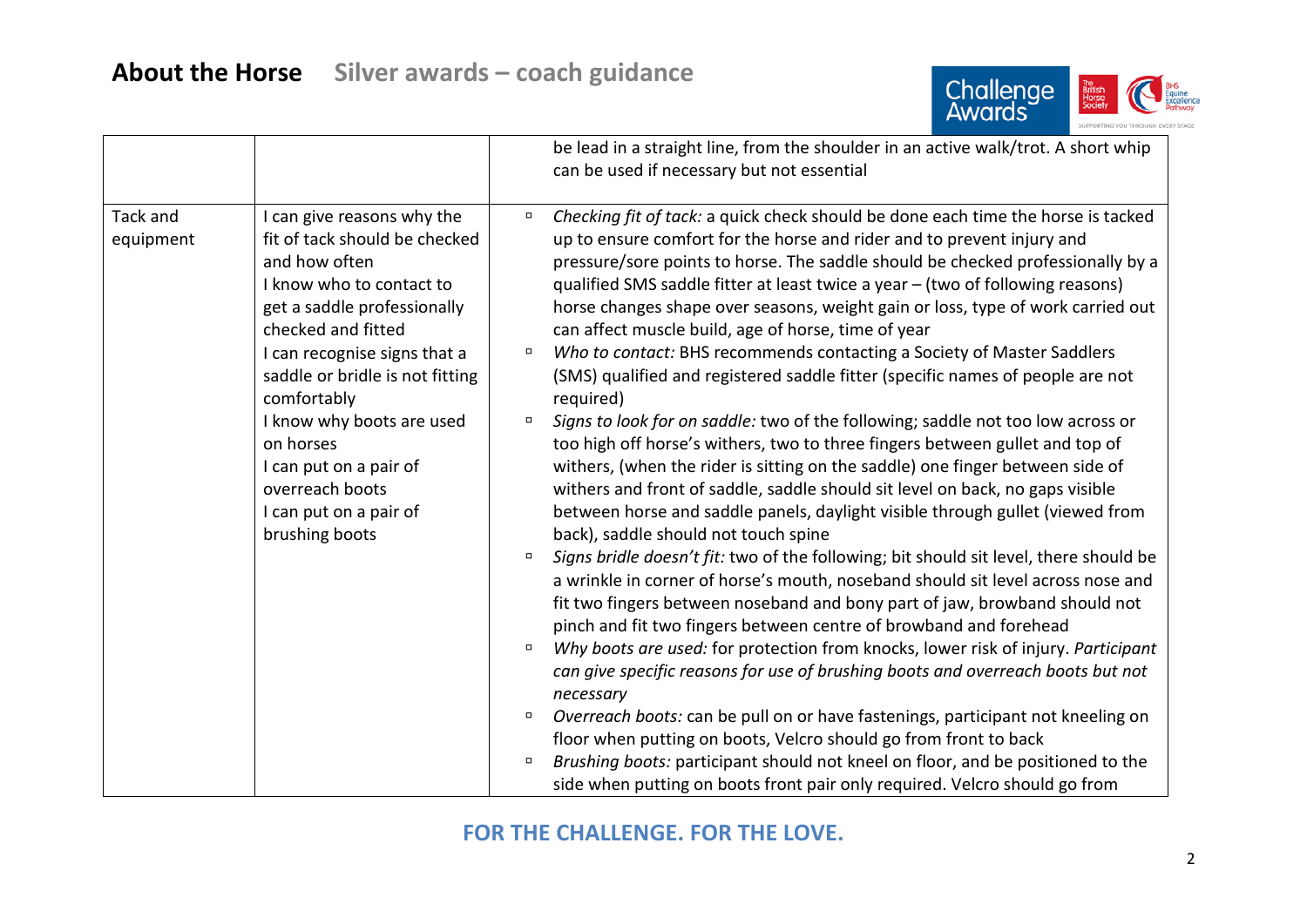

front to back

## **Knowing your horse silver**

| Knowing your horse |                                                                                                                                                                                                                     | <b>Notes for guidance</b>            |                                                                                                                                                                                                                                                                                                                                                                                                                                                                                                                                                                                                                                |  |  |
|--------------------|---------------------------------------------------------------------------------------------------------------------------------------------------------------------------------------------------------------------|--------------------------------------|--------------------------------------------------------------------------------------------------------------------------------------------------------------------------------------------------------------------------------------------------------------------------------------------------------------------------------------------------------------------------------------------------------------------------------------------------------------------------------------------------------------------------------------------------------------------------------------------------------------------------------|--|--|
| Identification     | I can recognise common<br>breeds of horses<br>I can measure the height of                                                                                                                                           | $\Box$                               | Breeds: three breeds required; Thoroughbred, Cob, Warmblood, Welsh pony,<br>Shetland, Connemara, Shire, Hunter or Irish type. If participant owns another<br>breed of horse this can also be included. Preferably horses or ponies on the                                                                                                                                                                                                                                                                                                                                                                                      |  |  |
|                    | horses                                                                                                                                                                                                              | о                                    | yard but photos if a range of breeds are not available<br>Height: hands/inches or cm. measure using stick or tape measure. If tape<br>measure used explain to participant that this may not be accurate                                                                                                                                                                                                                                                                                                                                                                                                                        |  |  |
| Anatomy            | I know the location of:<br>a) heart                                                                                                                                                                                 | $\Box$                               | Location of common organs: participants should be able to point them out on a<br>horse                                                                                                                                                                                                                                                                                                                                                                                                                                                                                                                                         |  |  |
|                    | b) lungs<br>c) kidneys<br>d) stomach<br>can describe the function of<br>the digestive system                                                                                                                        | $\Box$                               | Digestive system function: breaks down food so the nutrients in the food can be<br>absorbed and used by the body                                                                                                                                                                                                                                                                                                                                                                                                                                                                                                               |  |  |
| Health             | I can list a horse's basic welfare<br>needs<br>I know the normal parameters,<br>at rest, for:<br>a) respiration<br>b) pulse<br>c) temperature<br>I can take a horse's<br>respiration rate, pulse and<br>temperature | $\Box$<br>о<br>0<br>$\Box$<br>$\Box$ | Basic welfare needs: should be able to list the five basic needs (taken from the<br>five freedoms of the Animal Welfare Act 2006); Access to shelter, access to food<br>and water, access to company, freedom to express natural behaviour, to be<br>free from pain and suffering<br>Pulse: 28-44 beats per minute<br>Respiration: 8-12 breaths per minute<br>Temperature: $37.5 - 38.5^{\circ}C$ (99.5 – 101.3°F) either Celsius or Fahrenheit<br>required, not both<br>Taking TPR: P and R should be taken before T. Safe procedure to be followed,<br>handlers can be used, pulse can be taken with or without stethoscope. |  |  |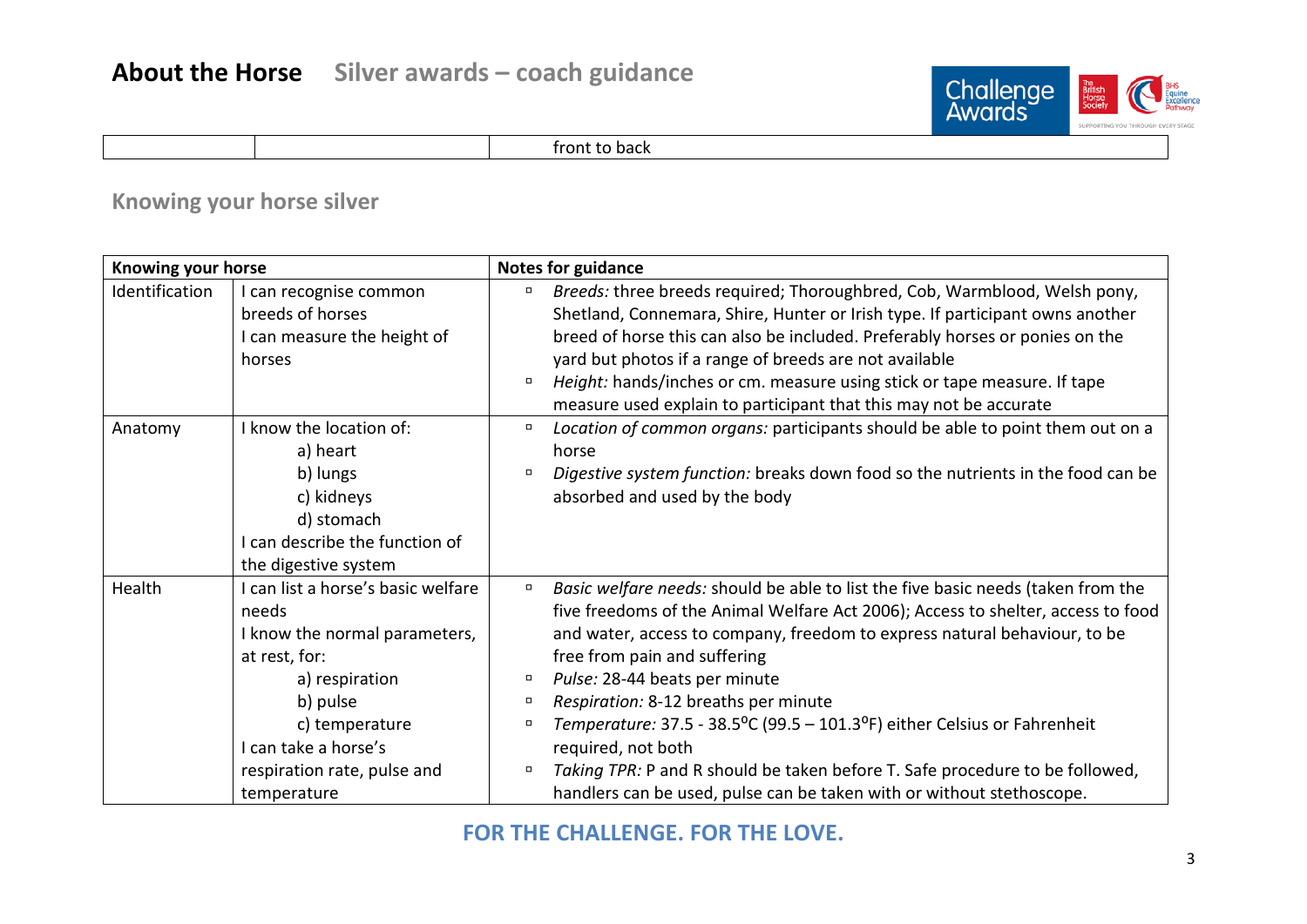

|         | I know how to maintain a<br>horse's health to include:<br>a) teeth<br>b) worming<br>c) biosecurity away<br>from the yard<br>d) basic wound<br>management       | Thermometer should to be cleaned and stored away appropriately. Horses used<br>to having their TPR taken should be used<br>Teeth: the vet can check/rasp horse's teeth or recommend a BAEDT registered<br>equine dental technician. Teeth should be check minimum once a year or as per<br>vet/EDT recommendation<br>Worming: follow vets advice as per a suitable worming programme. To reduce<br>$\Box$<br>risk of worms, droppings should be up out of the picked field as a minimum<br>twice weekly. Egg counts/saliva tests should be carried out and targeted<br>worming encouraged<br>Biosecurity: don't allow horse to touch unknown horses, take your own water<br>containers and buckets, don't allow others to use them, don't use communal<br>water troughs, wash hands after handling unknown horses, vaccinate your<br>horse<br>Basic wound management: clean wound using water (hose or sterile gauze) so<br>water runs from top to bottom, never aim water directly at/into the wound. If<br>heavy bleeding or puncture wound contact vet |
|---------|----------------------------------------------------------------------------------------------------------------------------------------------------------------|-----------------------------------------------------------------------------------------------------------------------------------------------------------------------------------------------------------------------------------------------------------------------------------------------------------------------------------------------------------------------------------------------------------------------------------------------------------------------------------------------------------------------------------------------------------------------------------------------------------------------------------------------------------------------------------------------------------------------------------------------------------------------------------------------------------------------------------------------------------------------------------------------------------------------------------------------------------------------------------------------------------------------------------------------------------|
| Feeding | I can identify common feeds<br>I know how to prepare sugar<br>beet<br>I can prepare and give bucket<br>feeds<br>I can describe good quality<br>feed and forage | Common feeds: four from the following; chaff, alfalfa, mix, cubes, sugarbeet<br>$\Box$<br>(flakes, pellets or shreds)<br>Prepare sugarbeet: flakes, pellets or shreds following manufacturer's<br>$\Box$<br>guidelines. If do not have sugabeet at the yard to show practically, should have<br>an understanding of time required to soak<br>Prepare and give bucket feeds: prepare feed as per manufacturer's guidelines<br>$\Box$<br>and yard procedure. Feeds given to correct horses<br>Good quality feed: two of following; not damp to touch, mouldy, dusty or foul<br>$\Box$<br>smelling, stored appropriately in air and water tight containers to prevent it<br>becoming damp, stale or contaminated by rodents<br>Good quality hay: two from following; golden in colour, smell sweet, dry and<br>$\Box$<br>dust free, no mould, weeds or poisonous plants. Stored off the floor and under<br>cover/shelter                                                                                                                                     |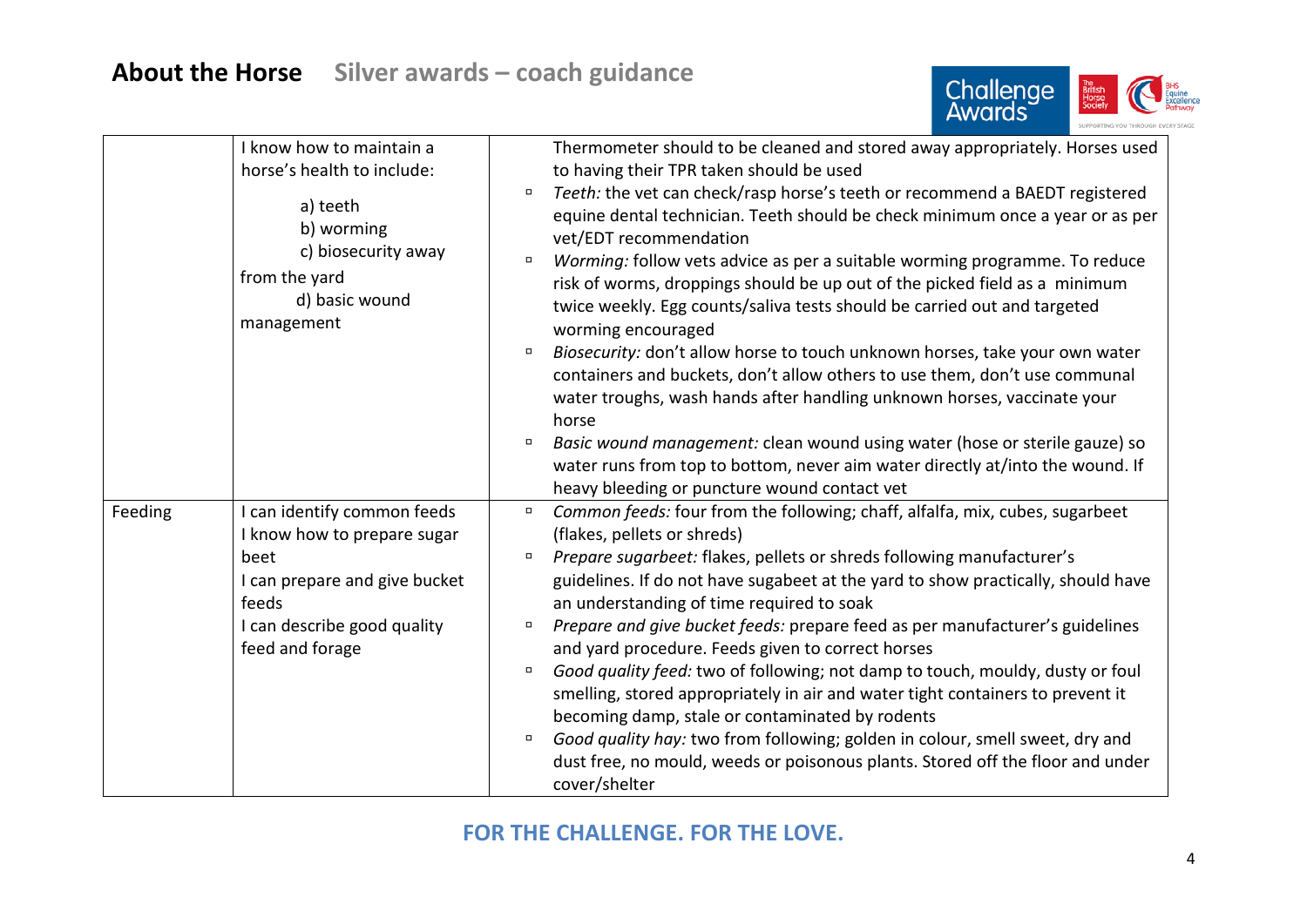

|           |                                                                                                                                                                                           | Good quality haylage: two from following: smell sweet, be damp and cool to<br>α<br>touch and have no signs of red, black or green mould (white patches of yeast<br>are fine), weeds or poisonous plants. Stored off the floor and under<br>cover/shelter                                                                                                                                                                                                                                                                                                                                                                                                                                                                                                                                                                                                                                                                                                                                                                                     |
|-----------|-------------------------------------------------------------------------------------------------------------------------------------------------------------------------------------------|----------------------------------------------------------------------------------------------------------------------------------------------------------------------------------------------------------------------------------------------------------------------------------------------------------------------------------------------------------------------------------------------------------------------------------------------------------------------------------------------------------------------------------------------------------------------------------------------------------------------------------------------------------------------------------------------------------------------------------------------------------------------------------------------------------------------------------------------------------------------------------------------------------------------------------------------------------------------------------------------------------------------------------------------|
| Fittening | I can give reasons for warming<br>up and cooling down<br>I know how to warm up and<br>cool down a horse<br>I can describe different types<br>of work to improve the fitness<br>of a horse | Reasons for warm up: two of following; reduce risk of injury, increasing blood<br>$\Box$<br>flow to muscles, warm up muscles ready for work, increases horse's range of<br>motion, help to encourage horse to loosen up and relax, gently stretch muscles<br>Reasons for cool down: two of following; help to return heart and breathing<br>rate back to normal, allow muscles to cool down gradually, allow horse to<br>stretch, encourage them to relax after work, prevent horse becoming stiff or<br>sore, prevent the risk of injury<br>Warm up and cool down: walking for a few minutes on each rein then trot for<br>$\Box$<br>one or two minutes. Time will vary depend on horse's temperament, age or<br>type of work. Tight turns should be avoided. During cool down loosen girth a<br>hole or two, allow horse to walk on a long rein<br>Different types of work: participants should be able to describe benefits of two<br>$\Box$<br>of the following; hacking, flatwork schooling, schooling over poles or jumps,<br>lungeing |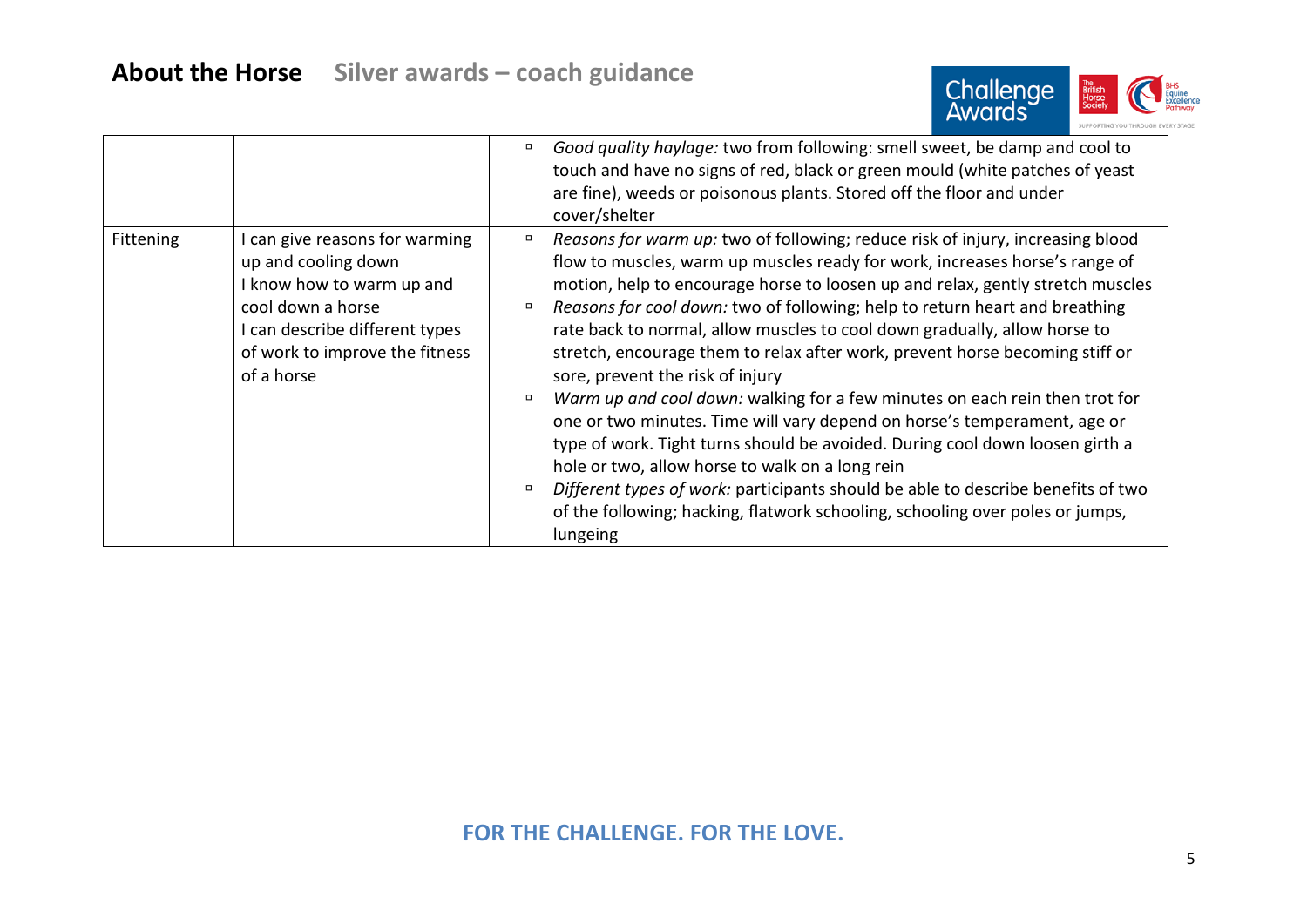# **About the Horse Silver awards – coach guidance**



## **Caring for your horse silver**

|           |                                                                                                                                                                  |        | Notes for guidance                                                                                                                                                                                                                                                                                                                                                                                                                                                                                                                                                                                                                                                                                                                                                                                                                                                                                                                                                                                                                                                                                                                                                                                                                                     |
|-----------|------------------------------------------------------------------------------------------------------------------------------------------------------------------|--------|--------------------------------------------------------------------------------------------------------------------------------------------------------------------------------------------------------------------------------------------------------------------------------------------------------------------------------------------------------------------------------------------------------------------------------------------------------------------------------------------------------------------------------------------------------------------------------------------------------------------------------------------------------------------------------------------------------------------------------------------------------------------------------------------------------------------------------------------------------------------------------------------------------------------------------------------------------------------------------------------------------------------------------------------------------------------------------------------------------------------------------------------------------------------------------------------------------------------------------------------------------|
| Behaviour | I can identify and interpret body language and facial<br>expressions<br>I can describe a horse's behaviour that may indicate it is<br>not safe to enter a stable | $\Box$ | Body language and facial expressions: Participants<br>should be able to recognise or describe the following;<br>Alert ears pricked, head and neck raised in an effort<br>to see what is going on. Horse may snort or move to<br>try and get a better view of what is happening. If his<br>ears are turned back he is listening to something<br>behind him and it may try to turn around in an effort<br>to see what is going on. Divided attention if there is<br>more than one thing going on the horse might put<br>one ear forward and one back. If your horse does this<br>when you are riding it is usually a good sign as it<br>means he is relaxed and happy listening to you.<br>Relaxed both ears drooping to the side and may be<br>resting a hind leg. Horse may be snoozing with his<br>head and neck held low and you might see his bottom<br>lip drooping and his eyes may be closed. If you need<br>to approach talk to him first so he knows you are<br>there to avoid startling him. Aggressive/angry Ears<br>pinned flat back and may also bare teeth and wrinkle<br>nostrils. Might snake his neck, push at the stable<br>door, turn his quarters to the door when someone<br>approaches or try to bite other horses over the door. |
|           |                                                                                                                                                                  | σ      | These horses need handling by a confident handler so<br>if concerned, should check they can handle this horse<br>Not safe to enter stable: two of following; participant                                                                                                                                                                                                                                                                                                                                                                                                                                                                                                                                                                                                                                                                                                                                                                                                                                                                                                                                                                                                                                                                               |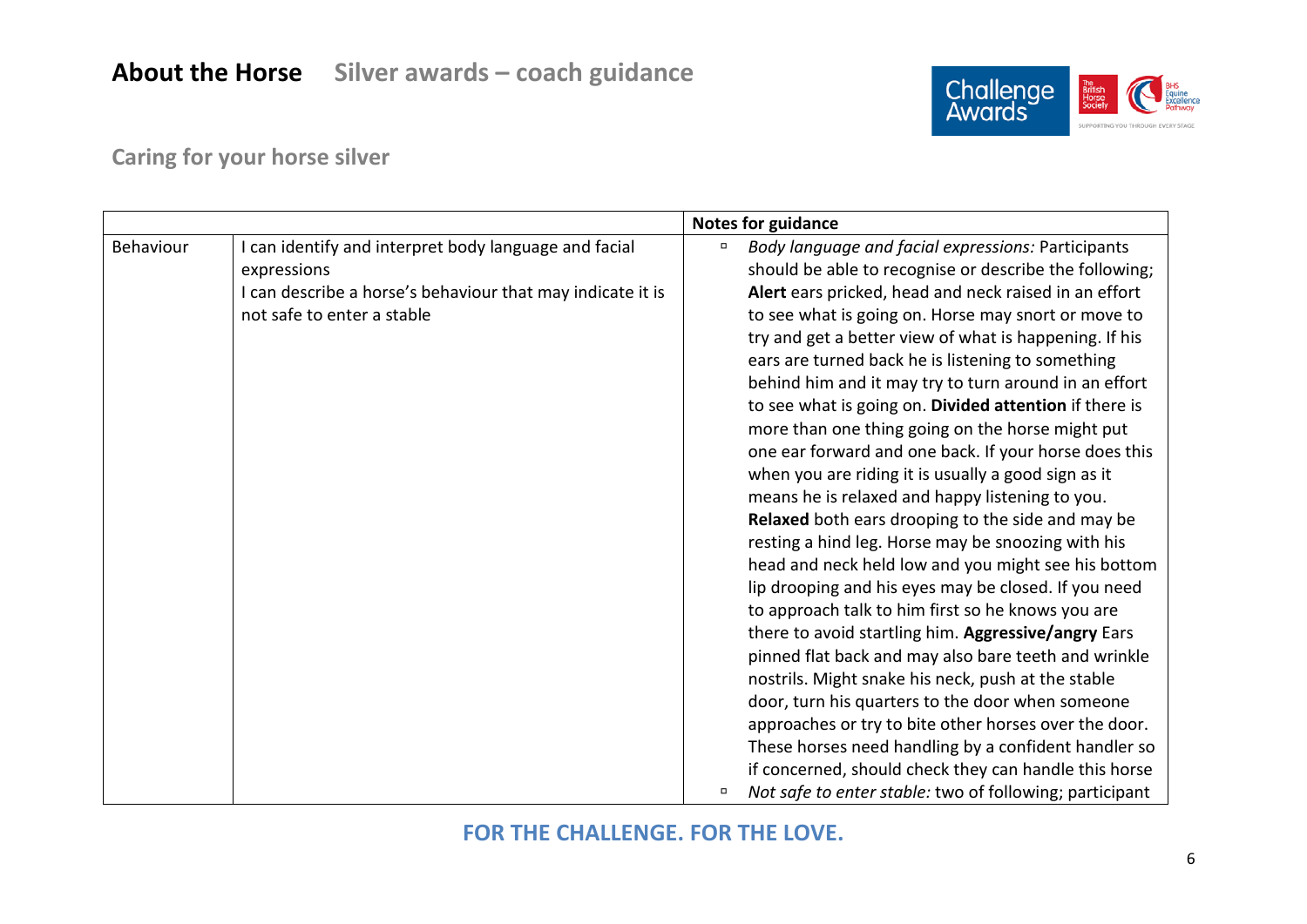

|             |                                                                                             |                  | to describe any of the aggressive/angry behaviours<br>above. Can also include running towards door, pacing<br>around stable, whinnying/calling/snorting, kicking<br>door.                                                                                                                                                                                                                                                                                                                                                                                                                                                                                                                                                                                                                                                                                     |
|-------------|---------------------------------------------------------------------------------------------|------------------|---------------------------------------------------------------------------------------------------------------------------------------------------------------------------------------------------------------------------------------------------------------------------------------------------------------------------------------------------------------------------------------------------------------------------------------------------------------------------------------------------------------------------------------------------------------------------------------------------------------------------------------------------------------------------------------------------------------------------------------------------------------------------------------------------------------------------------------------------------------|
| Stable care | I can muck out a stable<br>I can stack a muck heap                                          | $\Box$<br>$\Box$ | Muck out: does not have to be to industry time, just a<br>correct procedure followed. Muck out to include<br>changing water supply. Horse not to be in stable.<br>Participants to recognise if extra bedding needs to be<br>added<br>Use muck heap: follow instructions/yard procedure                                                                                                                                                                                                                                                                                                                                                                                                                                                                                                                                                                        |
| Field care  | I can describe poisonous plants and trees<br>I know how to provide hay to field kept horses | $\Box$<br>$\Box$ | Poisonous plants or trees: any two of the following;<br>Ragwort green rosette shape, or tall plant with yellow<br>flowers and purple stem. Deadly nightshade green<br>plant with purple bell shaped flowers and green or<br>black berries depending on maturity. Foxglove tall<br>spike with bell shaped flowers that are white, yellow,<br>pink or purple. Yew evergreen tree with red berry<br>shaped seed cones. Oak (acorns) large tree with dark<br>green lobed leaves. Should identify it's the acorns that<br>are poisonous. Sycamore large tree with 'v' shaped or<br>helicopter seeds. It's the seeds that can be poisonous<br>Providing hay in field: should describe if hay on floor<br>to put out more piles than the number of horses and<br>they should spread apart, not near fence lines and<br>away from mud, poached areas or water supply. |
| <b>Rugs</b> | I can check the fit of a rug<br>I can explain why a rug should fit correctly                | $\Box$           | Fit of rug: points to check; deep enough to cover<br>belly, long enough to cover tail, fit flat hand between<br>neck of rug and shoulders/chest, hand between belly<br>and cross of surcingles, leg straps long enough so they                                                                                                                                                                                                                                                                                                                                                                                                                                                                                                                                                                                                                                |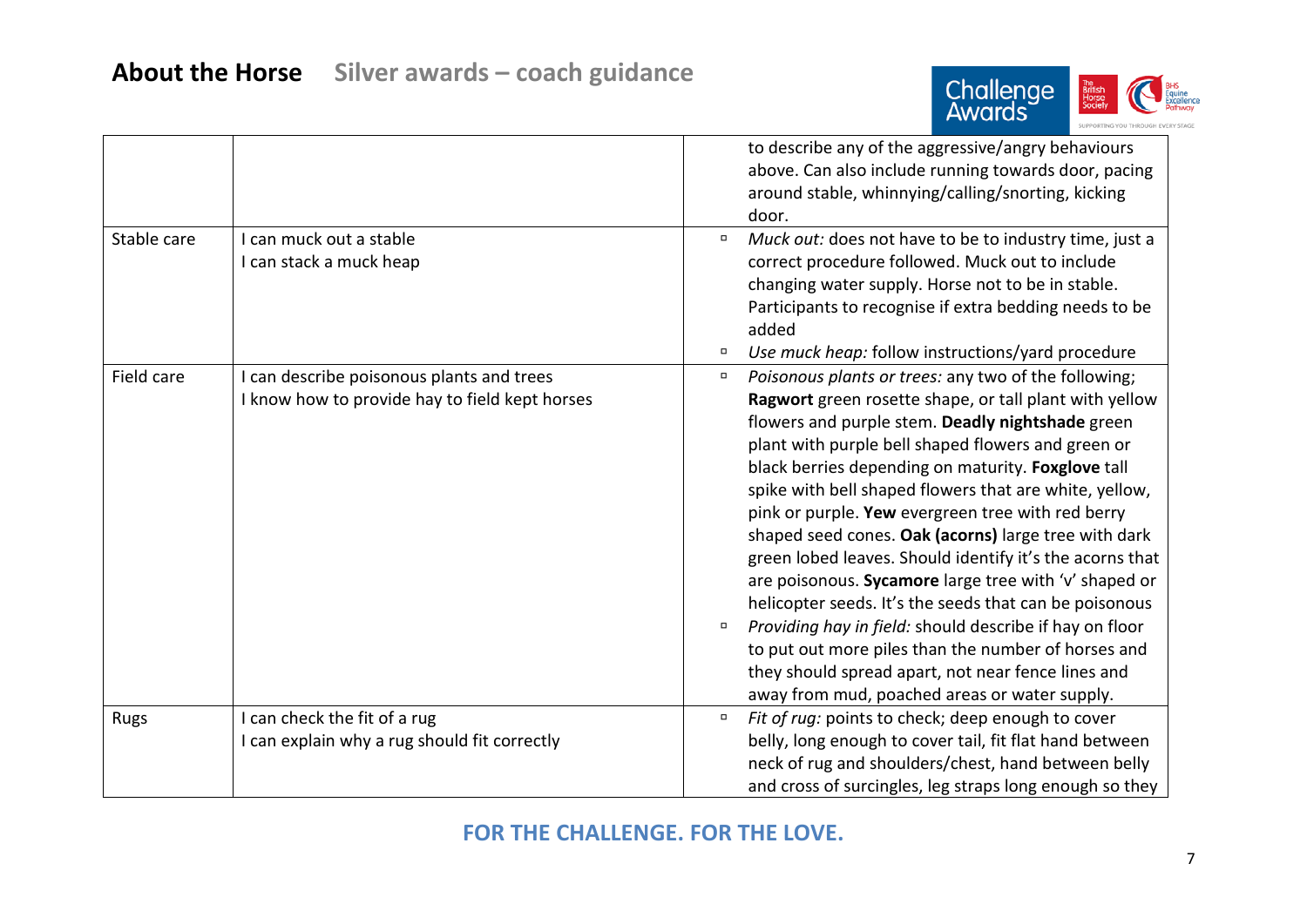

|          |                                                                                                                                             | $\Box$                               | interlink and a hands width between strap and inside<br>leg<br>Why it should fit: to prevent rubs and sores from<br>pressure points, so it doesn't restrict movement, so it<br>doesn't get caught up (if too big)                                                                                                                                                                                                                                                                                                                                                                                                                                                                                                                                                                                                                                                                                                                                                                                                                                                   |
|----------|---------------------------------------------------------------------------------------------------------------------------------------------|--------------------------------------|---------------------------------------------------------------------------------------------------------------------------------------------------------------------------------------------------------------------------------------------------------------------------------------------------------------------------------------------------------------------------------------------------------------------------------------------------------------------------------------------------------------------------------------------------------------------------------------------------------------------------------------------------------------------------------------------------------------------------------------------------------------------------------------------------------------------------------------------------------------------------------------------------------------------------------------------------------------------------------------------------------------------------------------------------------------------|
| Grooming | I can groom a rugged horse<br>I can plait a mane over to encourage it to lie flat<br>I can wash a horse's tail<br>I can trim a horse's tail | $\Box$<br>$\Box$<br>$\Box$<br>$\Box$ | Grooming a rugged horse: can be demonstrated with<br>any type of rug. Horse should be tied up. Participant<br>should undo all fastenings and tie up surcingles and<br>clip leg straps out of the way (if the rug has them).<br>Should show to fold over half the rug, groom the<br>horse, then fold back and fold over other half. Should<br>reposition the rug before doing back up.<br>Plait a mane: dampen and comb mane, divide into<br>sections and secure with bands then loosely plait each<br>section. Should be aware the plaits can be left in for<br>up to 24 hours, or until they're turned out (whichever<br>is sooner)<br>Washing a tail: can use bucket or hose. Horse should<br>be tied up. Should stand to the side of the horse, not<br>directly behind, ensure all shampoo is rinsed out of<br>tail and tail brushed through<br>Trim a tail: if unable to practically do, should be able<br>to demonstrate the correct procedure but just not<br>trim the tail with scissors. Should be able to indicate a<br>suitable length of tail on a horse |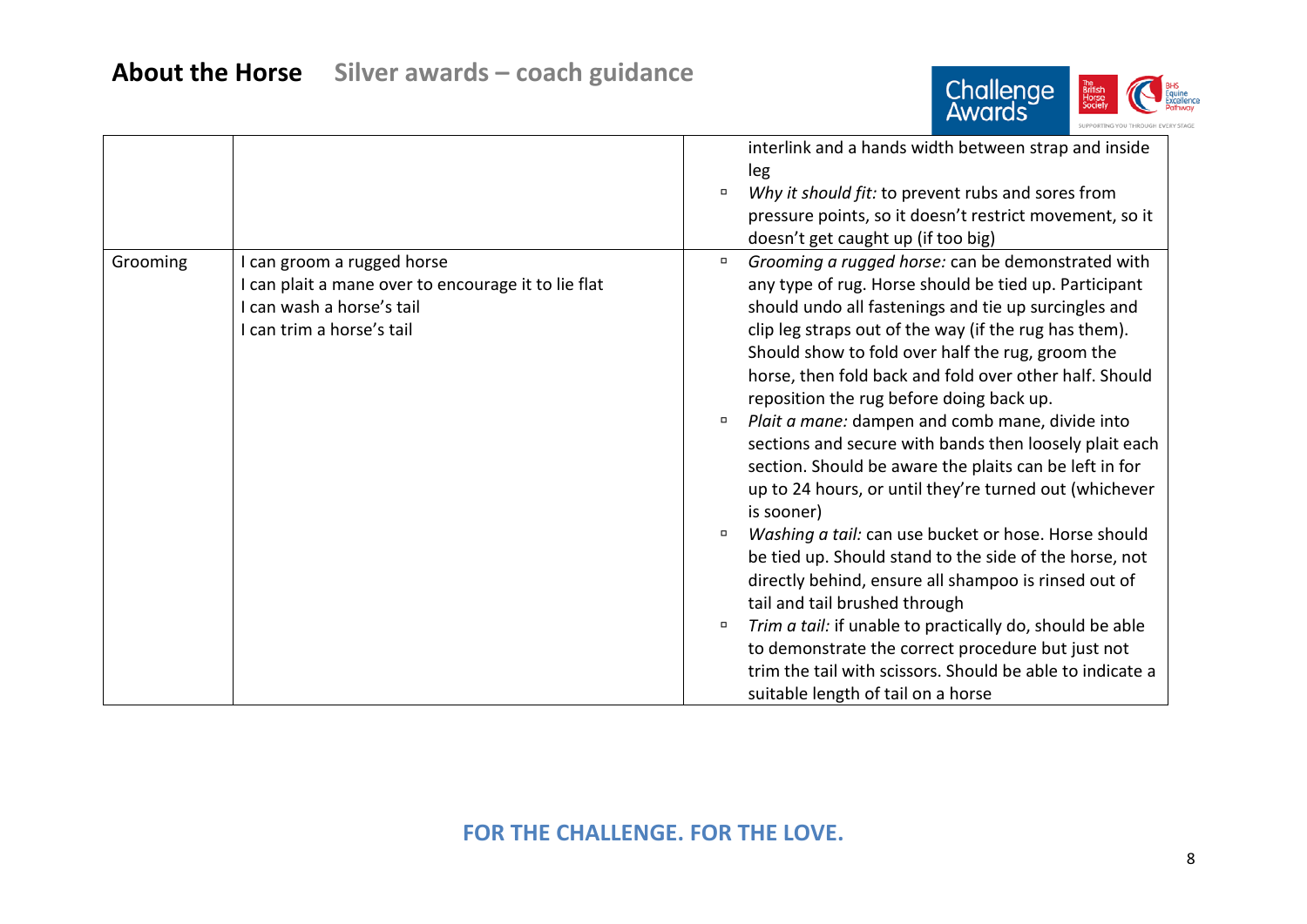## **About the Horse Silver awards – coach guidance**



## **Lungeing your horse silver**

Note participants are only required to lunge in walk and trot without using side reins for this award. This is an introduction to lungeing and safety is more important than the horse's way of going. This sits below the Stage 2 lunge standard

| <b>Exercising your horse</b> |                                                                                                                                                                                                                                                                                         | <b>Notes for guidance</b> |                                                                                                                                                                                                                                                                                                                                                                                                                                                                                                                                                                                                                                                                                                                                                                                                                                                                                                                                                                                                                |  |
|------------------------------|-----------------------------------------------------------------------------------------------------------------------------------------------------------------------------------------------------------------------------------------------------------------------------------------|---------------------------|----------------------------------------------------------------------------------------------------------------------------------------------------------------------------------------------------------------------------------------------------------------------------------------------------------------------------------------------------------------------------------------------------------------------------------------------------------------------------------------------------------------------------------------------------------------------------------------------------------------------------------------------------------------------------------------------------------------------------------------------------------------------------------------------------------------------------------------------------------------------------------------------------------------------------------------------------------------------------------------------------------------|--|
| <b>Lungeing</b>              | I can check a lunge area for safety<br>I can lunge a horse in walk and trot (without side reins):<br>a) safe handling of the equipment<br>b) using appropriate aids<br>c) showing upwards and downwards transitions<br>d) using appropriate sized circles<br>e) showing changes of rein | п<br>о                    | Lungeing area: two from the following; enclosed or<br>fenced off area, free from hazards, flat ground free<br>from holes or deep areas, if in a field the ground<br>should not be wet, slippy or too hard, no-one riding in<br>the arena<br>Lungeing a horse: Participants are required to show<br>skills for lungeing and their ability to make the horse<br>go forward, but are not required to 'exercise' or<br>'improve' the horse. Horses should be quiet horses<br>suitable for participants and used to lungeing in walk<br>and trot. Participants should demonstrate that they<br>are able to handle the equipment safely. Lunge line<br>coiled correctly and whip held safely. They should<br>demonstrate good basic lungeing skills and safe<br>techniques and positioning when sending the horse<br>out onto a circle and when lungeing. They should be<br>able to maintain a contact down the lunge line and<br>position themselves correctly to keep the horse out<br>on a suitable sized circle. |  |